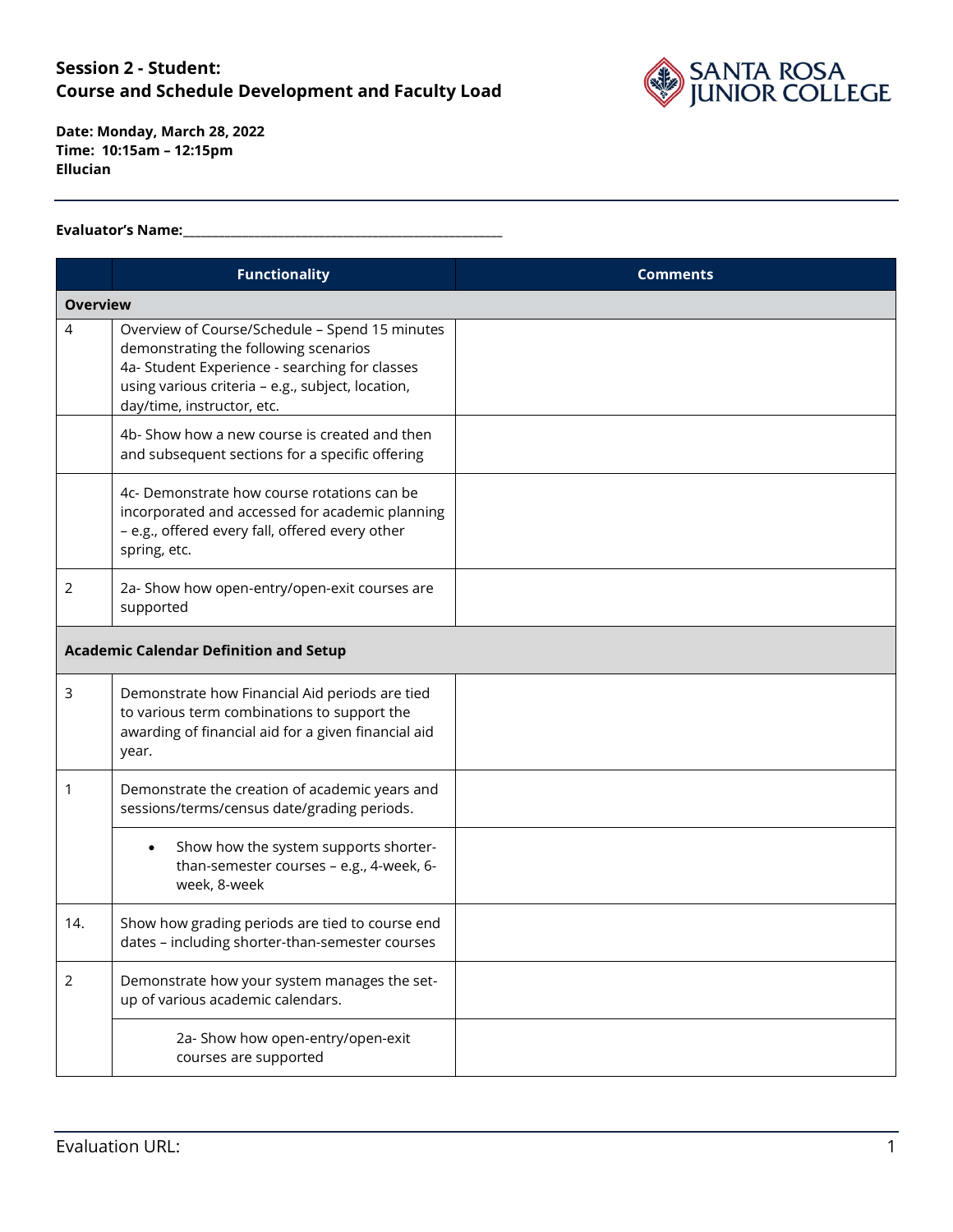

|       | <b>Functionality</b>                                                                                                      | <b>Comments</b> |
|-------|---------------------------------------------------------------------------------------------------------------------------|-----------------|
|       | 2b- Show how the system supports<br>courses that span multiple terms - e.g.,<br>FA/SP                                     |                 |
|       | <b>Course/Catalog</b>                                                                                                     |                 |
| 13.   | Demonstrate the ability to publish an electronic<br>version of the catalog.                                               |                 |
| 9.    | Demonstrate the ability to "roll" a previous<br>version of the catalog into a new catalog year and<br>make updates.       |                 |
| 11.   | Demonstrate the ability to manage multiple<br>versions of the course catalog.                                             |                 |
| 12.   | Demonstrate the ability to view historical catalog<br>data, e.g., edits for a particular course over a<br>period of years |                 |
| $6\,$ | Demonstrate the entry of catalog, i.e., course,<br>data, including the following items:<br>6a- Course                     |                 |
|       | 6b- Course name (long and short<br>versions)                                                                              |                 |
|       | 6c- Course number                                                                                                         |                 |
|       | 6d- Campus/site location                                                                                                  |                 |
|       | 6e- Academic division                                                                                                     |                 |
|       | 6f- Academic department                                                                                                   |                 |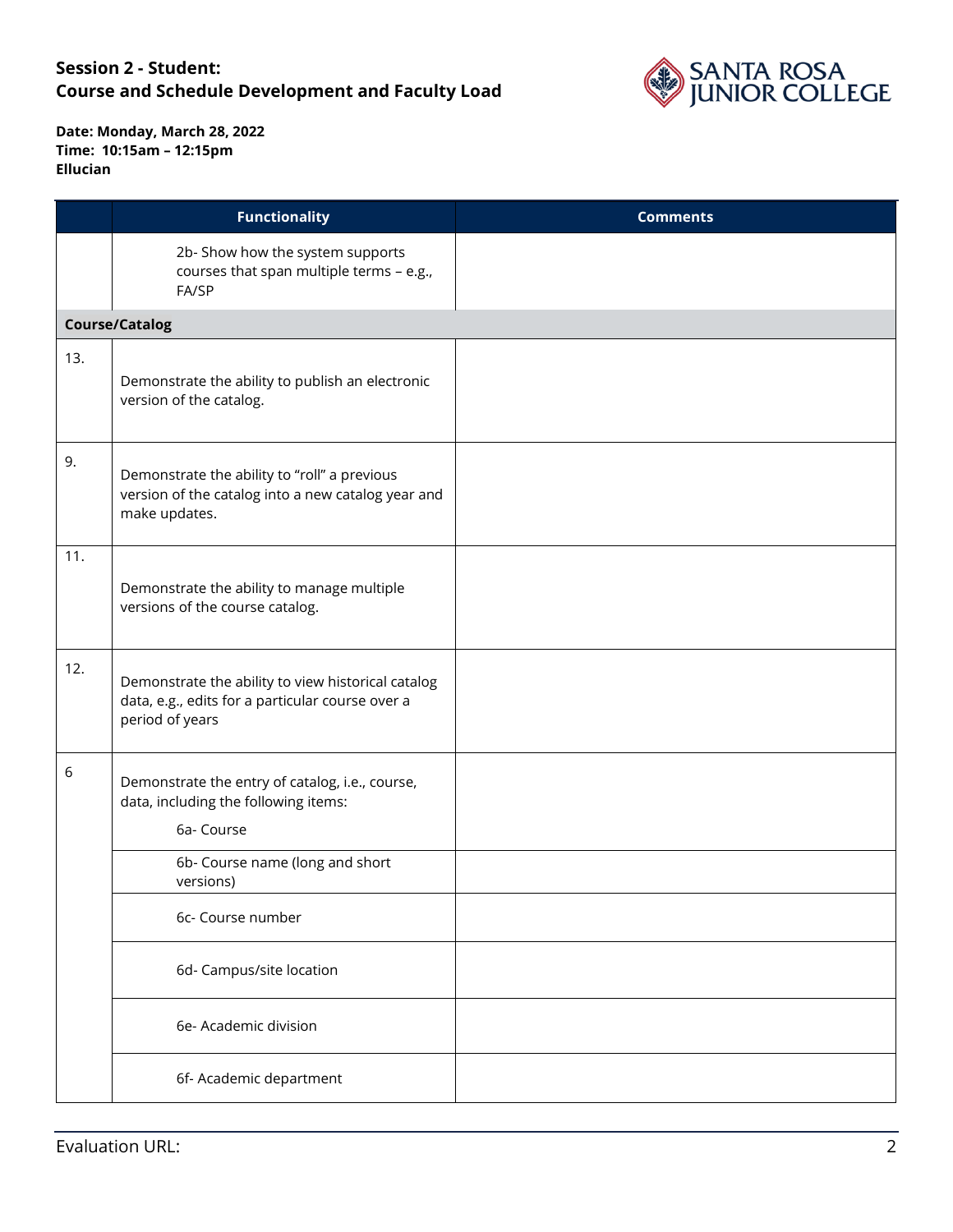

| <b>Functionality</b>                                                 | <b>Comments</b> |
|----------------------------------------------------------------------|-----------------|
| 6g-Start date (effective date)                                       |                 |
| 6h- End date (ineffective date)                                      |                 |
| 6i- Prerequisites and Co-requisites both<br>recommended and required |                 |
| 6j-Course description (long & short<br>versions)                     |                 |
| 6k-Credit/non-credit status                                          |                 |
| 6l-Grading options, including pass, fail,<br>audit, non-graded       |                 |
| 6m-Fees (mandatory and optional)                                     |                 |
| 6n-Number of credits/units fixed and<br>variable                     |                 |
| 6o-Repeat rules                                                      |                 |
| 6p-Instruction method(s), e.g., lecture,<br>lab, online              |                 |
| 6q-Cross-listings and equivalencies                                  |                 |
| 6r-Academic sessions that the course is<br>normally offered          |                 |
| 6s-Transferability                                                   |                 |
| 6t-Status, e.g., active, inactive, pending<br>approval               |                 |
| 6u-Links with other courses, e.g., lecture<br>with lab               |                 |
| 6v-Special designations, e.g., Honors<br>Students                    |                 |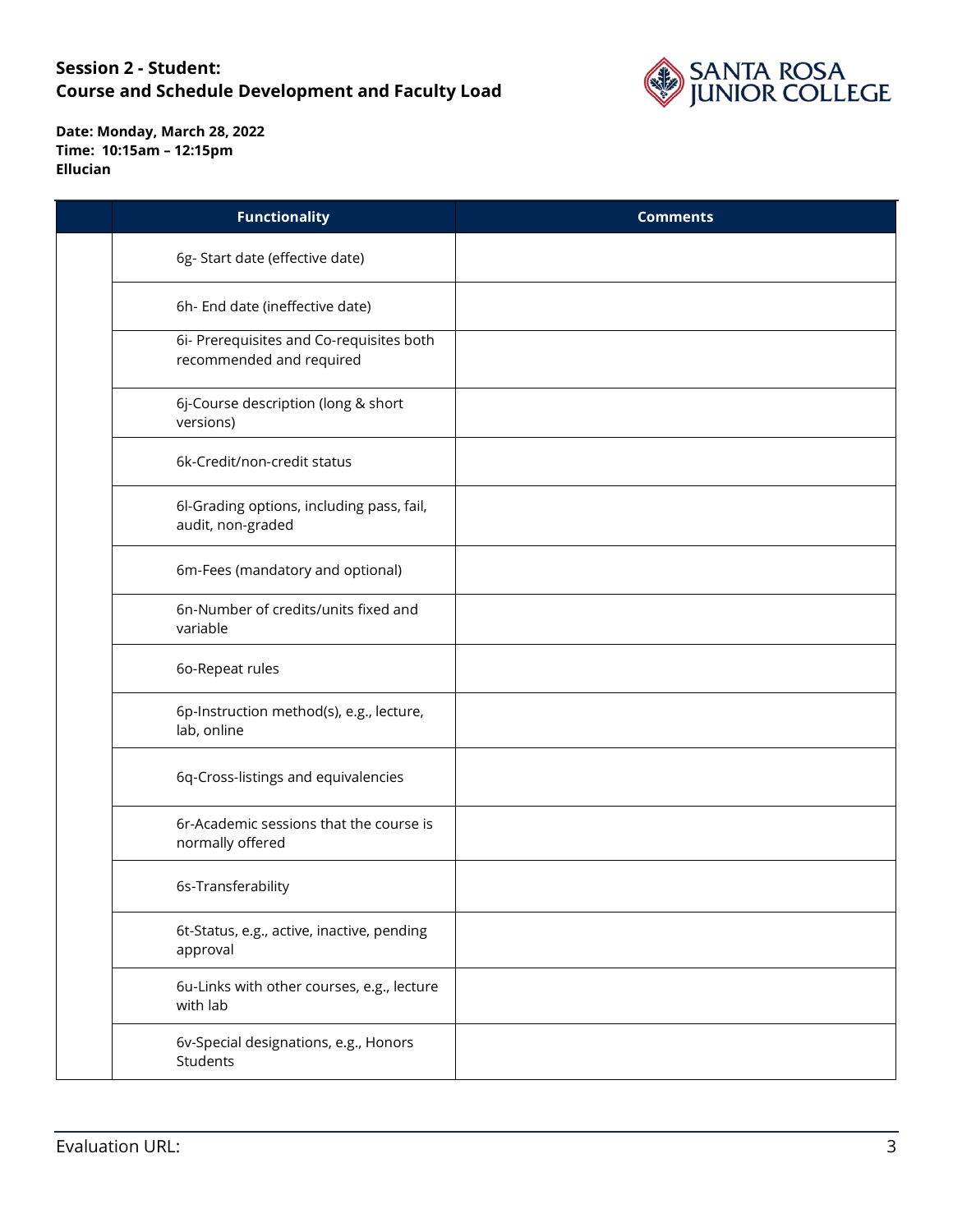

|                | <b>Functionality</b>                                                                                                                       | <b>Comments</b> |
|----------------|--------------------------------------------------------------------------------------------------------------------------------------------|-----------------|
|                | 6w-Restrictions (e.g., first-year students<br>only)                                                                                        |                 |
|                | 6x-Permissions, e.g., faculty, advisor,<br>placement test scores                                                                           |                 |
|                | 6y-Data required for IPEDS reporting                                                                                                       |                 |
| $\overline{7}$ | Demonstrate a course set-up and grading periods<br>for a course with clock hours.                                                          |                 |
| 4              | 4b- Show how a new course is created and then<br>and subsequent sections for a specific offering                                           |                 |
| 17.            | Demonstrate or discuss the integration with a<br>third-party Catalog/Schedule development<br>product - e.g., Courseleaf, Digarc, Watermark |                 |
| 5.             | Demonstrate the creation of locations and<br>facilities.                                                                                   |                 |
|                | 5a- Newly locations                                                                                                                        |                 |
|                | 5b- New buildings                                                                                                                          |                 |
|                | 5c-New classrooms                                                                                                                          |                 |
| 15.            | Show a student's transcript.                                                                                                               |                 |
|                | <b>Class Schedule - Sections per session</b>                                                                                               |                 |
| 16.            | Describe the logical relationships that exist<br>between the catalog and class schedule.                                                   |                 |
| 24.            | Demonstrate the ability to publish an electronic<br>version of the class schedule.                                                         |                 |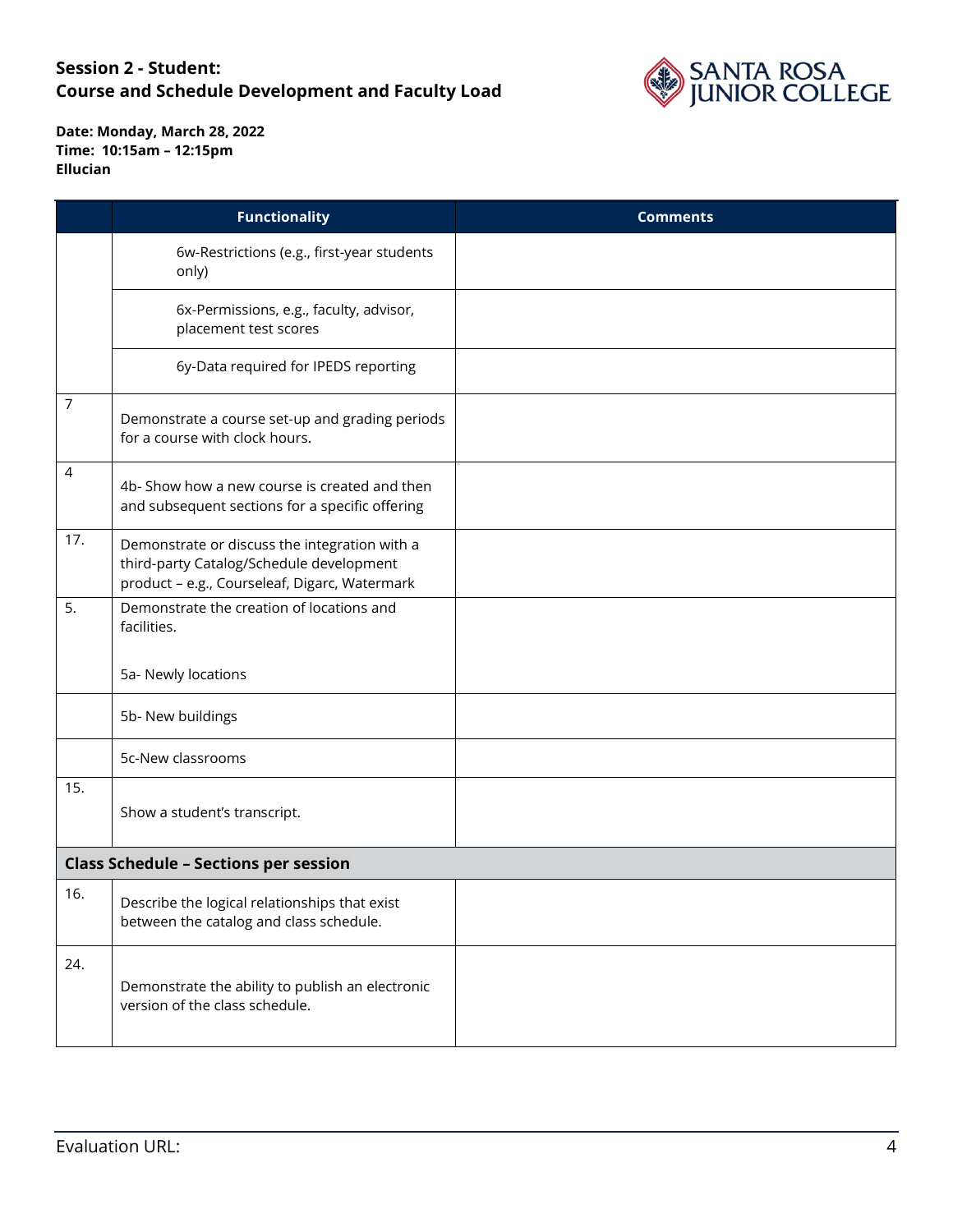

|     | <b>Functionality</b>                                                                                                                                                                                                                                | <b>Comments</b> |
|-----|-----------------------------------------------------------------------------------------------------------------------------------------------------------------------------------------------------------------------------------------------------|-----------------|
| 18. | Demonstrate how a preliminary class schedule<br>can be developed:                                                                                                                                                                                   |                 |
|     | a. From a previous version of the class<br>schedule                                                                                                                                                                                                 |                 |
|     | b. From the catalog, with user-specified<br>parameters for number of classes/sections, etc.                                                                                                                                                         |                 |
| 19. | Demonstrate the creation of a course section<br>offering for a specific session/period. Show<br>which data elements from the course records are<br>inherited in the section record and which data<br>elements can be overridden within the section. |                 |
| 22. | Demonstrate the assignment of a meeting time<br>and location to a specific course section.<br>Including multiple times and locations.                                                                                                               |                 |
| 23. | Demonstrate the ability to assign instructors to a<br>specific section of a course including multiple<br>instructors teaching a single course                                                                                                       |                 |
| 32a | Ability to search for an available classroom or lab<br>based upon time, day, and or location                                                                                                                                                        |                 |
|     | 32e- Ability to search for courses by title to see<br>when it was last taught and/or the number of<br>times it has been taught within a given period<br>(Special Topics)                                                                            |                 |
| 25. | Demonstrate the cancellation of a class along<br>with an indication for the reason, e.g., low<br>enrollment.                                                                                                                                        |                 |
| 26. | Demonstrate the automatic "drop" of students<br>who are in classes that are cancelled.                                                                                                                                                              |                 |
| 27. | Demonstrate the notification a student receives<br>when class is cancelled. Show how other<br>notifications are sent - e.g., A&R, LMS                                                                                                               |                 |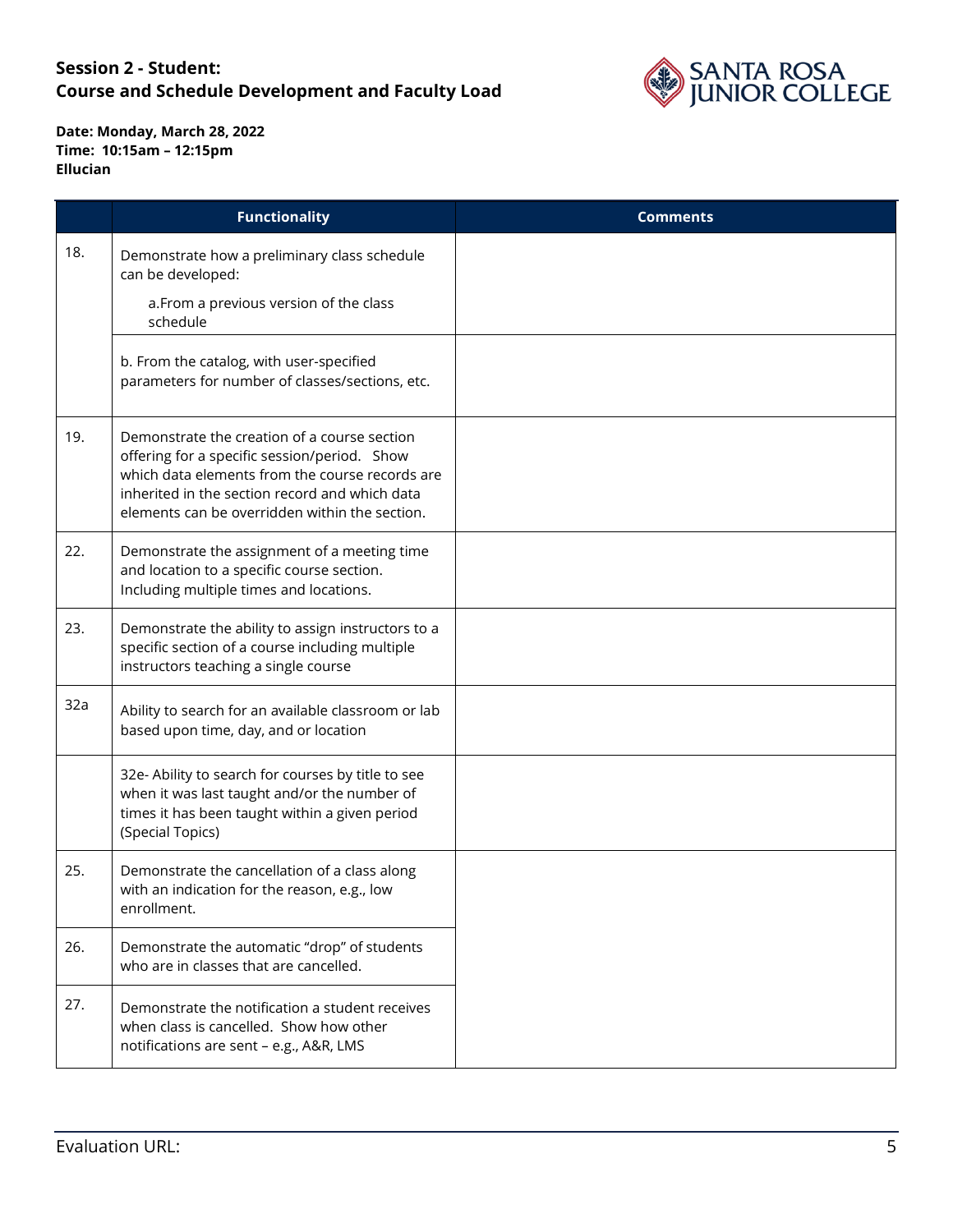

|     | <b>Functionality</b>                                                                                                                                                                                                         | <b>Comments</b> |
|-----|------------------------------------------------------------------------------------------------------------------------------------------------------------------------------------------------------------------------------|-----------------|
| 31. | Demonstrate overrides for courses - e.g.,<br>prerequisites, capacity, etc.                                                                                                                                                   |                 |
| 30. | Demonstrate the ability to "block schedule"<br>several classes - blocks of classes that are all<br>offered by a division that allow a student to<br>register for a block of courses rather than each<br>course individually. |                 |
|     | Demonstrate how a preliminary class schedule<br>can be developed:<br>18a-From a previous version of the class schedule                                                                                                       |                 |
|     | 18b-From the catalog, with user-specified<br>parameters for number of classes/sections, etc.                                                                                                                                 |                 |
| 32. | With respect to the management of classes,<br>please demonstrate the following:                                                                                                                                              |                 |
|     | 32b- Ability to forecast likely enrollment<br>for a tentative schedule of classes                                                                                                                                            |                 |
|     | 32c- Ability to generate reports that<br>indicate low/high enrollment sections,<br>seats remaining, size of wait list, etc.                                                                                                  |                 |
|     | 32d- Ability to view the average size of a<br>course                                                                                                                                                                         |                 |
|     | 32f- Ability to run Room Schedule Report<br>that shows every course that is being<br>offered in that room during a given<br>year/term.                                                                                       |                 |
|     |                                                                                                                                                                                                                              |                 |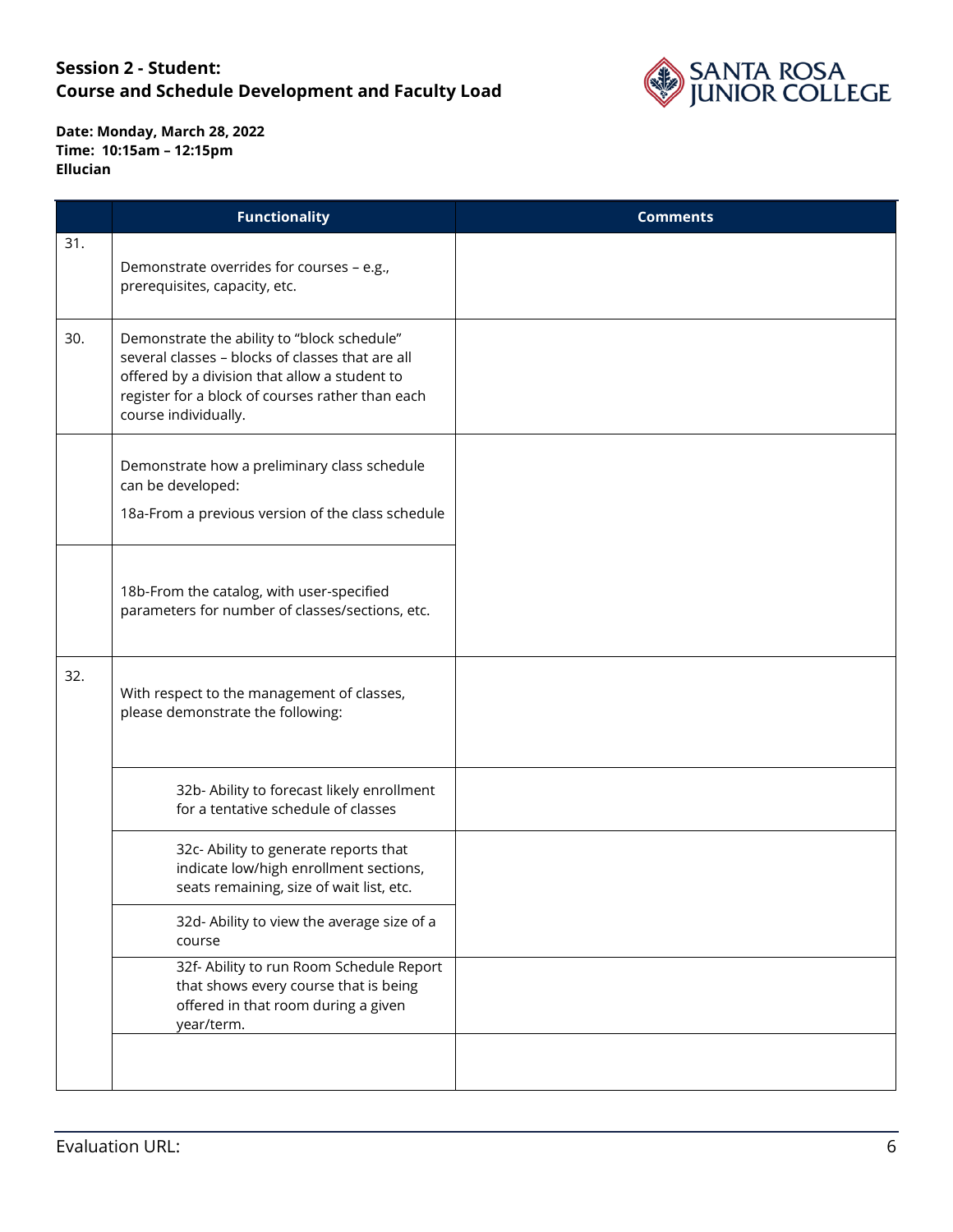

|     | <b>Functionality</b>                                                                                                                  | <b>Comments</b> |
|-----|---------------------------------------------------------------------------------------------------------------------------------------|-----------------|
|     | 32h- Ability to track students who are<br>studying abroad or away from campus.                                                        |                 |
| 29. | Demonstrate the generation of an<br>error/exception report, e.g., missing data.                                                       |                 |
|     | <b>Faculty Responsibilities and Functions</b>                                                                                         |                 |
| 36. | Demonstrate the ability to run a faculty schedule<br>report.                                                                          |                 |
| 37. | Show how faculty members use self-service - e.g.,<br>drop a student for non-attendance, view student<br>details, change a grade, etc. |                 |
| 38. | Demonstrate grade entry from a faculty<br>perspective.                                                                                |                 |
| 39. | Show how course evaluations can be managed -<br>or integrated with the LMS                                                            |                 |
| 40. | Show how textbooks are assigned to classes -<br>and how students and faculty can view them                                            |                 |
| 32g | 32g- Ability to run Class List Report.                                                                                                |                 |
|     | <b>Faculty Responsibilities and Functions (FLAC)</b>                                                                                  |                 |
| 33. | Demonstrate faculty load and pay calculations.                                                                                        |                 |
|     | 33a- Show how non-teaching<br>assignments are tracked for load - e.g.,<br>committee service                                           |                 |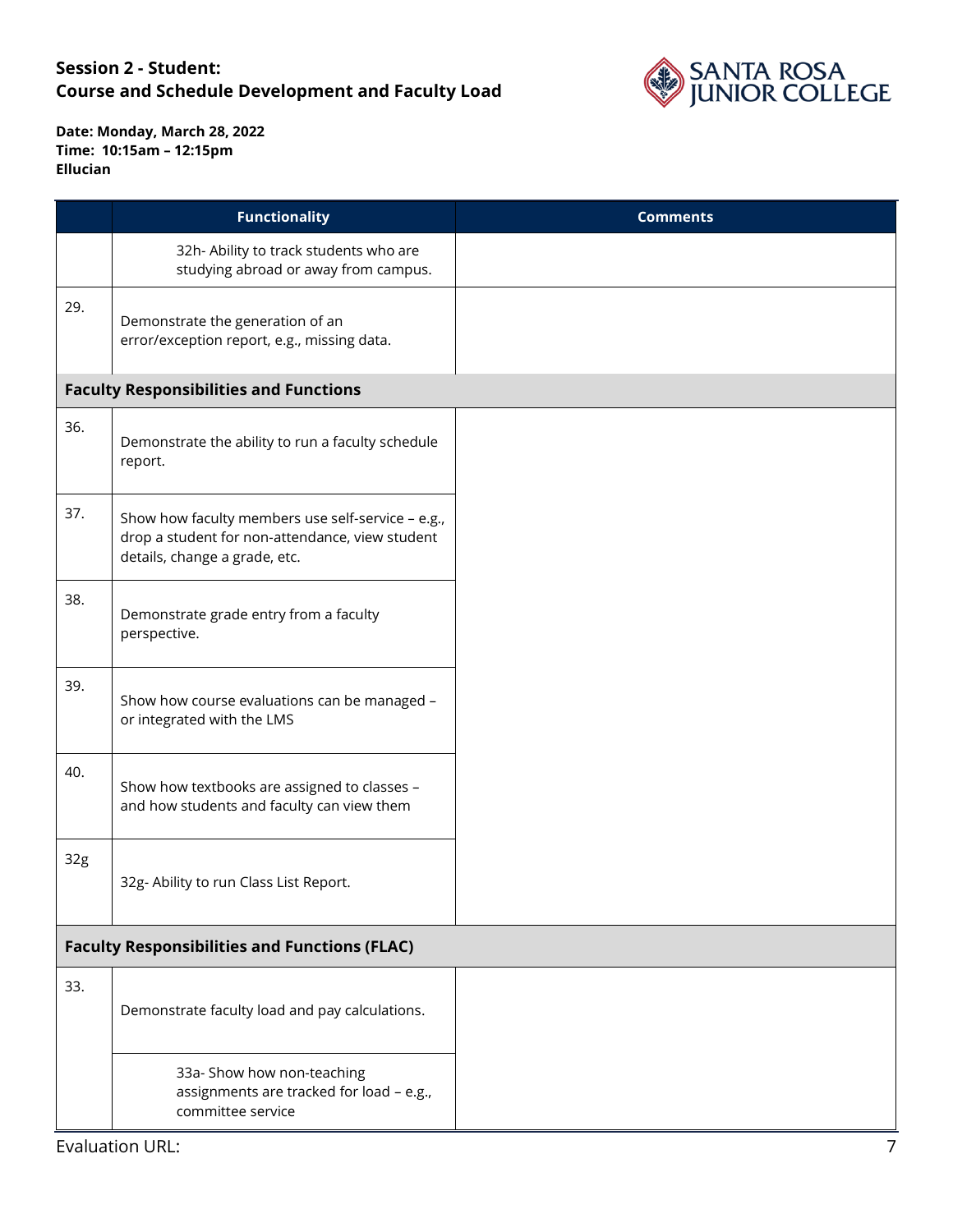

|     | <b>Functionality</b>                                                                                                                                                                                           | <b>Comments</b> |
|-----|----------------------------------------------------------------------------------------------------------------------------------------------------------------------------------------------------------------|-----------------|
|     | 33b- Show how overload is calculated                                                                                                                                                                           |                 |
|     | 33c- Show how the system supports load<br>balancing over an academic year                                                                                                                                      |                 |
|     | 33d- Show load "banking and borrowing"<br>is tracked                                                                                                                                                           |                 |
|     | 33e- Demonstrate how a section is<br>assigned the correct type of pay (Lecture,<br>LabTier1,LabTier2,LabTier3, Non-Credit,<br>CDCP, Older Adults)<br>33f- Demonstrate how the assigned pay<br>flows to payroll |                 |
|     | 33g- Demonstrate how changes such as<br>cancels, substitution, change of<br>instructors, time, dates, etc. are<br>processed and communicated to payroll                                                        |                 |
|     | 33h- Demonstrate how an instructor is<br>on-boarded, how they are added to<br>Instructor Maintenance? And how they<br>are added to a section or to an<br>assignment.                                           |                 |
|     | 33i- We would like to be walked through<br>a new-hire from their initial hire through<br>them being paid.                                                                                                      |                 |
|     | <b>Faculty Responsibilities and Functions</b>                                                                                                                                                                  |                 |
| 34. | Demonstrate adding a new faculty member into<br>the system.                                                                                                                                                    |                 |
| 35. | Show how faculty credentials are tracked                                                                                                                                                                       |                 |